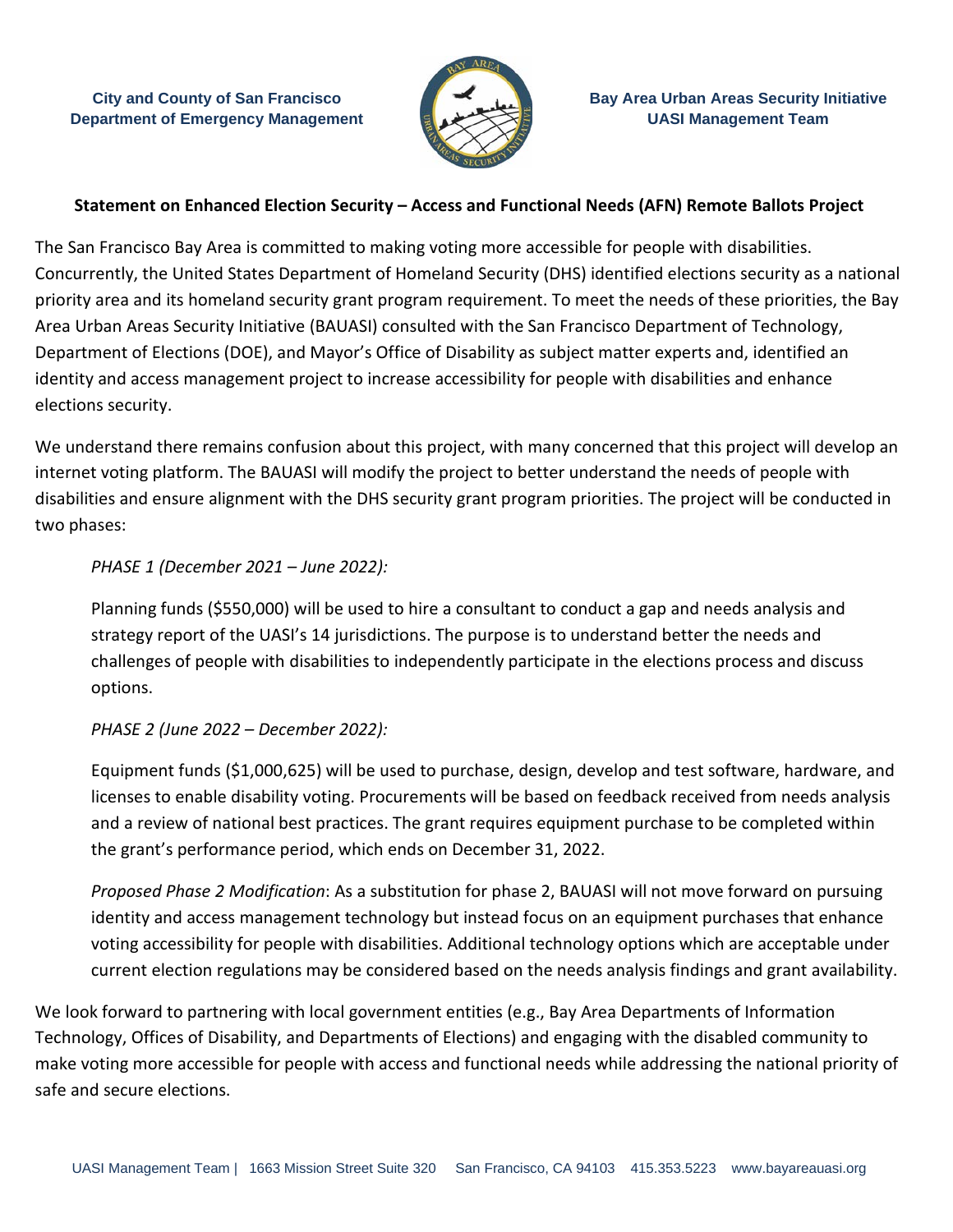### **Background Information**

The general nature of this project was initially discussed at the July 2020 Elections Commission meeting (attached Elections Report), whereby the project's focus was to consider technology that allowed people with disabilities to vote independently and privately when voting-by-mail or using a remote accessible vote-by-mail system.

The need for this project is based on the requests from the Mayor's Office on Disability and the City's Disability Council (see attached letter of support). For instance, people with mobility limitations often cannot sign their return envelopes containing their voted vote-by-mail ballots. Also, people who are blind often don't have printers and cannot print their ballots at home if they use a state-approved remote accessible vote-by-mail program. The Mayor's Disability Council requested the City to consider tools to resolve such challenges.

A few ideas were considered when brainstorming about addressing these concerns, including having voters save their ballots on their phones and then visit Elections to have their ballots printed. Such ideas were merely discussed in conversation during brainstorming.

Prior to the Covid pandemic, the Mayor's Office of Disability and the Disability Council first sought the City's support and the Department of Elections provided information to DT regarding how people vote-by-mail or utilize a remote accessible voting program. However, the COIT technology funding in the FY20/21 City budget was significantly reduced to respond to the COVID emergency, and other funding sources were investigated for this important effort.

## *Department of Homeland Security – Urban Area Security Initiative (UASI) Funding*

In 2020, the Department of Homeland Security (DHS) introduced a new requirement in its Notice of Funding Opportunity (NOFO) mandating the funding of four national priority areas – one of them being Soft Targets/Crowded Places (Elections Security). The FY 2020 NOFO stated, "… given the importance of the Nation's election infrastructure, and the multiple and evolving threats to that infrastructure, at least one project within this investment must be in support of the state's efforts to enhance election security". The NOFO required the national priority area to be funded at 5% of the UASI allocation (\$1.5 mi). Under the NOFO, all national priority projects are reviewed by DHS/FEMA using a list of criteria for effectiveness.

The Bay Area UASI Approval Authority oversees the UASI grant within the Bay Area geographical footprint – 14 jurisdictions and more than 100 cities (population of more than 6 million). The UASI Management Team manages the grant-funded projects and all associated fiscal reporting requirements. The City and County of San Francisco is the fiscal agent. Both the Department of Emergency Management (DEM) and San Francisco Fire Department (SFFD) are voting members of the Approval Authority.

To identify the regional needs/gaps relating to elections security, the UASI Management Team consulted regional working groups; and consequently, identified the IAM project from collaborating with the subject matter expertise of DT, Department of Elections, and the Mayor's Office of Disability. The IAM project is about improving secure election access for people with disabilities by developing a secure way to make sure ballots are completed by the